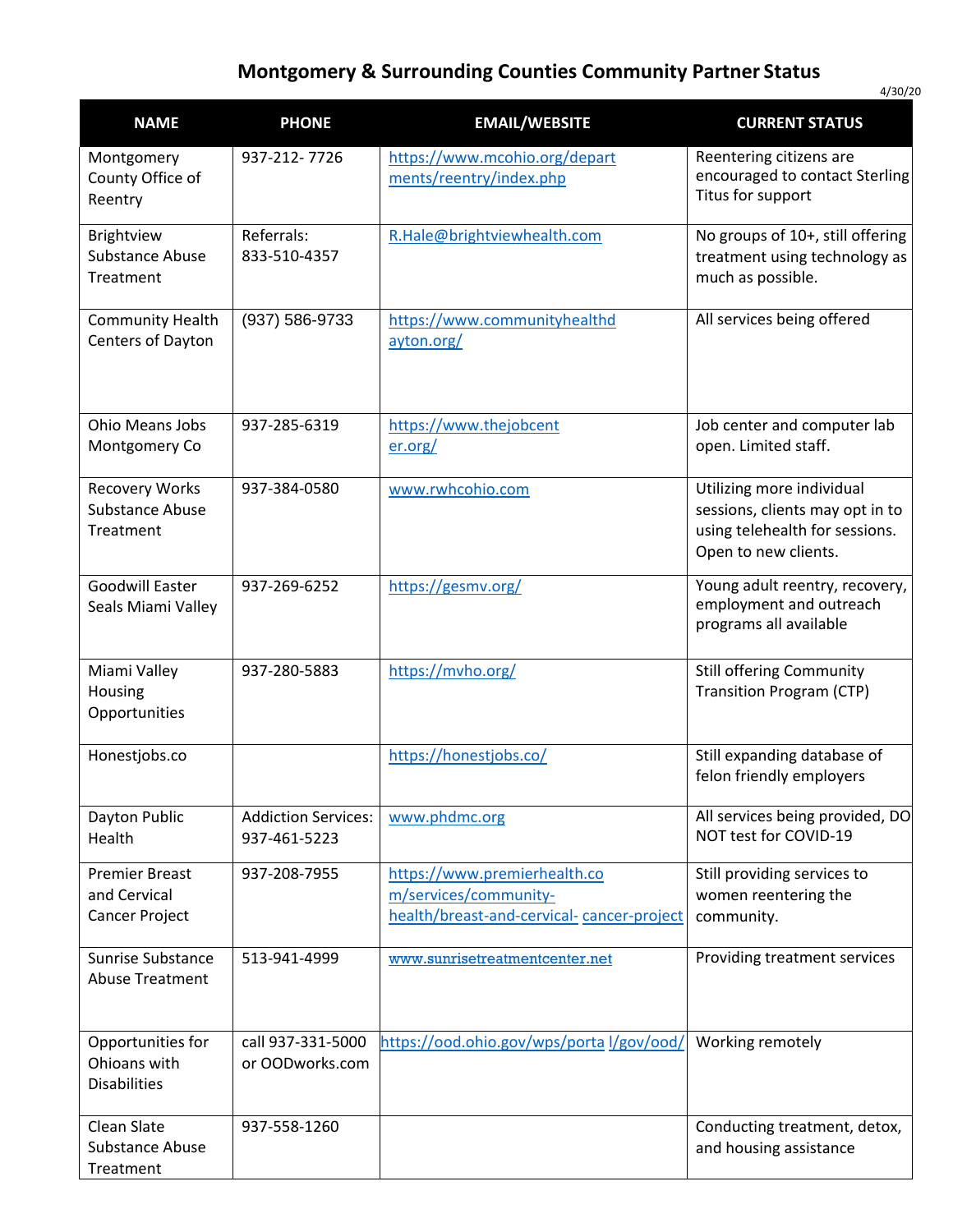| Miami Valley Fair<br>Housing                                       | 937-223-6035                             | www.mvfairhousing.com                                                                                   | Working remotely                                                                                                                                                                                                                                                             |
|--------------------------------------------------------------------|------------------------------------------|---------------------------------------------------------------------------------------------------------|------------------------------------------------------------------------------------------------------------------------------------------------------------------------------------------------------------------------------------------------------------------------------|
| Montgomery<br>County Child<br>Support<br><b>Enforcement Agency</b> | 937-225-4600 (call<br>center)            | Live chat at:<br>https://www.mcohio.org/depart<br>ments/child support enforcem<br>ent agency/index.php. | Limiting face to face contact.<br>To discuss suspensions or<br>modifications of a Child<br>Support Order(s), please<br>contact Carole Robinson-<br>Burks at 937-225-6200 or<br>Tonia Hairston at 937-225-<br>4022. Each case will be<br>reviewed on a case-by-case<br>basis. |
| Good Samaritan<br>Housing                                          | 937-409-4047                             |                                                                                                         | Working from waitlist, not<br>accepting new clients or<br>applications                                                                                                                                                                                                       |
| Montgomery<br>County Day<br>Reporting                              | 937-225-4714                             |                                                                                                         | Operational, however,<br>limiting number of entries.<br>GED classes suspended.                                                                                                                                                                                               |
| <b>Full Circle Recovery</b><br>Services                            | Scott Copits 937-<br>580-9224            | www.ohiofullcircle.com                                                                                  | Providing drug and alcohol<br>treatment, Guest House (90<br>Day Recovery Programming),<br>Individual Housing, MAT<br>Assistance, Case Management                                                                                                                             |
| Miracle Clubhouse<br>Dayton                                        | 937-262-7983                             | https://gesmv.org/community-<br>programs/behavioral-<br>health/miracle-clubhouse/                       | Still open to all members and<br>taking member referrals.                                                                                                                                                                                                                    |
| Clark County OIC                                                   | 937-323-6461                             | http://oicofclarkco.org/about/c<br>ontact us.html                                                       | Currently not operating.                                                                                                                                                                                                                                                     |
| Dayton Right To<br>Life-Storks Nest<br><b>Baby Pantry</b>          | Call for<br>appointment 937-<br>461-3625 |                                                                                                         | Assisting women with<br>pregnancy needs and baby<br>needs.                                                                                                                                                                                                                   |
| Oasis House<br>Women's Shelter                                     | 937-898-7811<br>Crisis: 888-373-<br>7888 | https://oasisforwomen.org/                                                                              | Support & services for women<br>survivors of trauma,<br>violence sexual exploitation &<br>substance abuse                                                                                                                                                                    |
| Freedom Recovery                                                   | Jason Trout: 937-<br>641-1768            |                                                                                                         | IOP and one on one substance<br>abuse treatment                                                                                                                                                                                                                              |
| Clark County JFS                                                   | 937-327-1700                             | www.clarkdjfs.org                                                                                       | Call ahead for instructions<br>on how to file documents<br>and make appointments.                                                                                                                                                                                            |
| Darke County JFS                                                   | (937) 548-4132                           |                                                                                                         | Closed to the public call for<br>information                                                                                                                                                                                                                                 |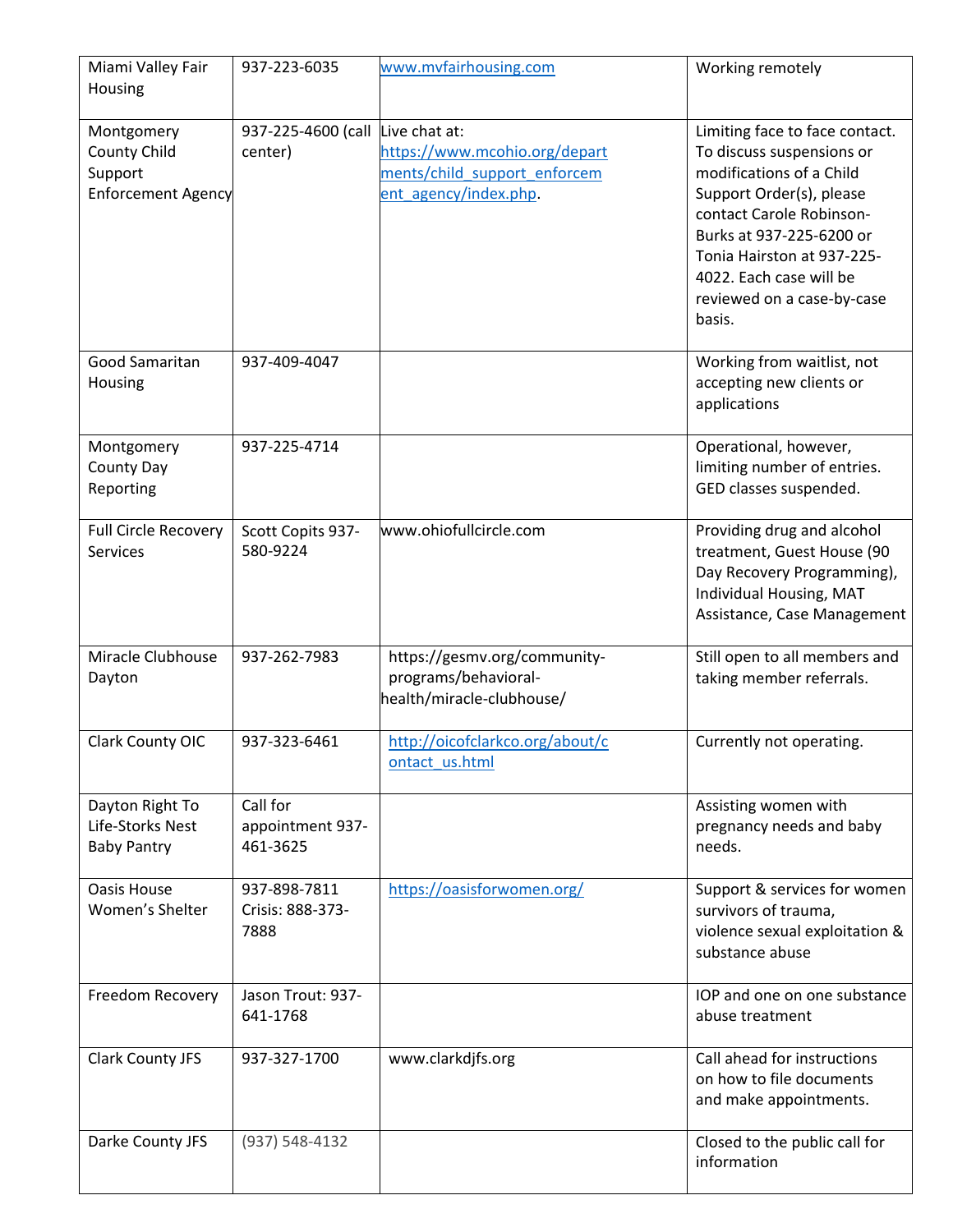| Preble County JFS                         | 937-456-6205                   | http://www.prebco.org/Preble<br>County Commissioners Job an<br>d Family Services.htm | Lobby open. Call or use<br>website in order to do most<br>business                                                                           |
|-------------------------------------------|--------------------------------|--------------------------------------------------------------------------------------|----------------------------------------------------------------------------------------------------------------------------------------------|
| Shelby County JFS                         | 1-800-561-5548                 | http://shelbycountyjfs.org/                                                          | Lobby closed, do all business<br>via phone, email, or website                                                                                |
| Logan County JFS                          | 937-599-5165                   | https://www.loganjfs.org/                                                            | Lobby and Ohio Means Job<br>Center open, please do most<br>business via phone, email or<br>website                                           |
| <b>Greene County JFS</b>                  | 937-562-6000                   | https://www.co.greene.oh.us/2<br>79/Job-Family-Services                              | Building closed, call or use<br>web site for all services.                                                                                   |
| Miami County JFS                          | 937-440-3471                   | https://www.co.miami.oh.us/15<br>8/Job-Family-Services                               | Limited availability please<br>call<br>or use web site.                                                                                      |
| <b>UMADAOP Dayton</b>                     | (937) 276-2176                 | http://www.umadaopofdayton.org/                                                      | Teleworking. Please call and<br>leave a voice message and<br>contact number at any one of<br>the extensions: Ext. 12, Ext. 19,<br>or Ext. 11 |
| Cognitions                                | 937-312-0247                   | Cognitians.com                                                                       | Offering online GED and<br>other courses please call or<br>go online.                                                                        |
| Miami Valley Career<br><b>Tech Center</b> | Lindsay-<br>ltate@mvctc.com    | http://www.mvctc.com/ae/prog<br>rams/aspire                                          | Online GED prep and ASPIRE<br>Classes                                                                                                        |
| <b>Oasis House</b>                        | 93-898-7811                    | http://oasisforwomen.org/                                                            | Providing housing for<br>women who are victims of<br>assault/exploitation. Life<br>skills services offered.                                  |
| <b>TCN Behavioral</b><br>Health           | (937) 376-8700                 | https://www.tcn.org/                                                                 | Utilizing technology as much<br>as possible but still providing<br>services.                                                                 |
| Decoach                                   | (937) 610-4673                 | https://www.decoachrehabctr.c<br>om/                                                 | Providing treatment, limiting<br>groups.                                                                                                     |
| <b>Fairborn Mental</b><br>Health          | 937-318-8103                   | https://www.fairbornmentalhea<br>lth.com/                                            | Utilizing technology as much<br>as possible but still providing<br>services.                                                                 |
| Eastway<br><b>Behavioral Health</b>       | Intake: 937-496-2000           | http://www.eastway.org/contact                                                       | Providing all services, case<br>managers not on site.                                                                                        |
| Women's<br>Recovery                       | Carla Sutton: 937-562-<br>2405 |                                                                                      | Still providing treatment, call<br>first.                                                                                                    |